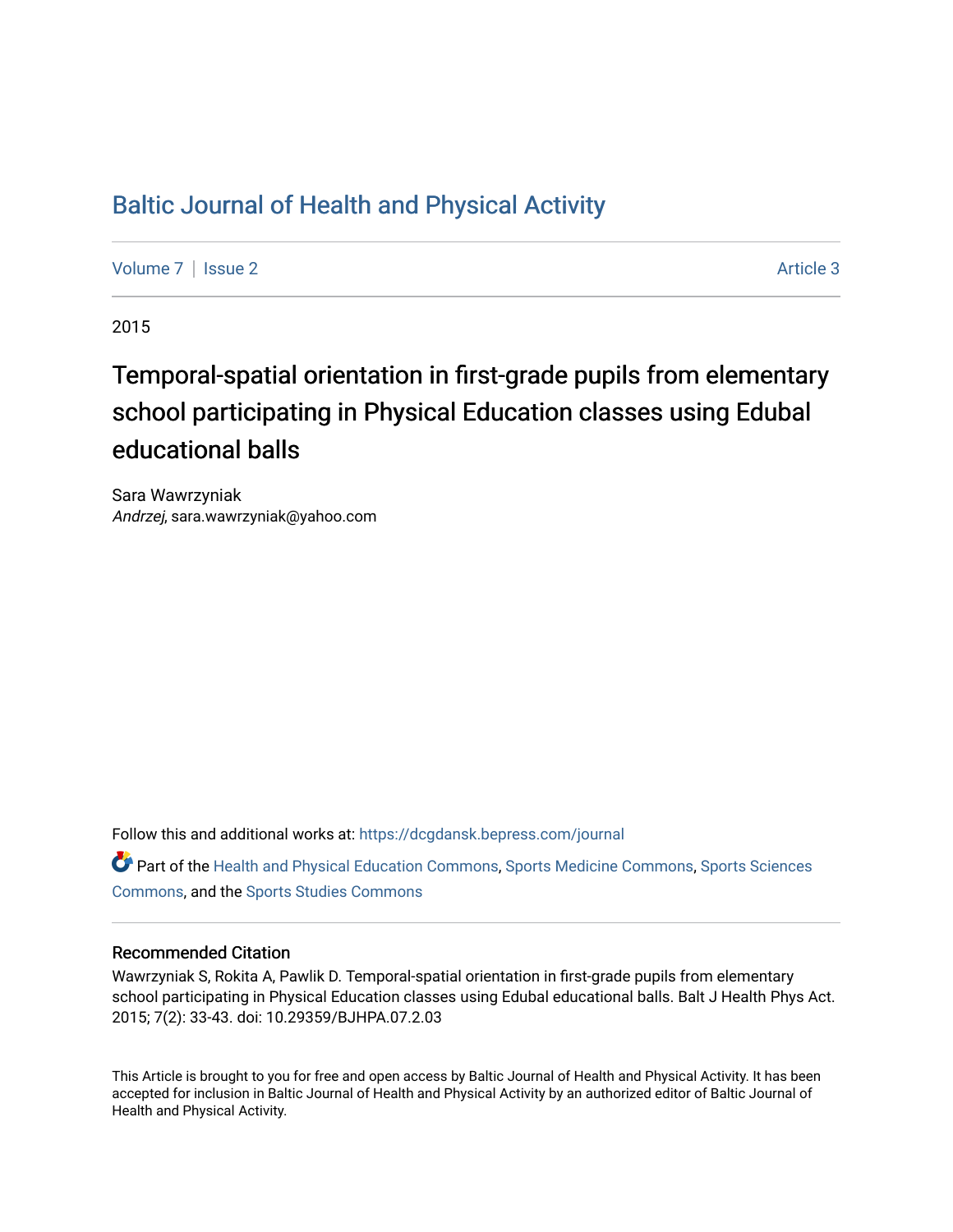# **Temporal-spatial orientation in firstgrade pupils from elementary school participating in Physical Education classes using Edubal educational balls**

**Authors' Contribution:**

- **A** Study Design
- **B** Data Collection
- **C** Statistical Analysis
- **D** Data Interpretation
- **E** Manuscript Preparation
- **F** Literature Search
- **G** Funds Collection

I

Sara Wawrzyniak ABCDEFG, Andrzej Rokita AEFG, Damian Pawlik BEF

Department of Team Games, University School of Physical Education in Wroclaw, Poland

| abstract                |                                                                                                                                                                                                                                                                                                                                                                                                                                                    |
|-------------------------|----------------------------------------------------------------------------------------------------------------------------------------------------------------------------------------------------------------------------------------------------------------------------------------------------------------------------------------------------------------------------------------------------------------------------------------------------|
| <b>Background</b>       | The aim of the study was to determine the level and changes in the level of temporal-spa-<br>tial orientation in first-grade pupils from elementary schools who participated in Physical<br>Education classes integrated with subject-related contents that used Edubal educational<br>balls.                                                                                                                                                      |
| <b>Material/Methods</b> | Research material comprised first-grade pupils from two classes in an elementary school in<br>Wroclaw, Poland. The study was carried out during the second term of the 2013/2014 school<br>year. Fifty-four pupils (26 girls and 18 boys) were diagnosed in total. The study employed the<br>method of a pedagogical experiment that used the parallel groups technique (experimental<br>class and control class).                                 |
| <b>Results</b>          | In the first examination, pupils from the control group obtained better results compared<br>to pupils from the experimental group ( $p=0.04$ ). In the second examination, pupils from<br>the experimental class obtained better results compared to those from the control group.<br>However, the difference between the results obtained in both groups was not statistically<br>significant ( $p = 0.87$ ).                                     |
| <b>Conclusions</b>      | The results obtained in the study lead to a conclusion that it is justified to carry out further<br>studies in order to evaluate the level and possible changes in temporal-spatial orientation<br>in first-grade pupils from elementary school who participate in Physical Education classes<br>that use Edubal educational balls and to search for the relationships between the pupils'<br>temporal-spatial orientation and school performance. |
| Key words               | temporal-spatial orientation, first-grade pupils, elementary school, Edubal educational<br>balls.                                                                                                                                                                                                                                                                                                                                                  |

| article details              |                                                                                                                                                                                                                                                                                                                                                                                                                                                                                                                                                                                                                                                                                                                                                                                                |  |  |  |  |
|------------------------------|------------------------------------------------------------------------------------------------------------------------------------------------------------------------------------------------------------------------------------------------------------------------------------------------------------------------------------------------------------------------------------------------------------------------------------------------------------------------------------------------------------------------------------------------------------------------------------------------------------------------------------------------------------------------------------------------------------------------------------------------------------------------------------------------|--|--|--|--|
| <b>Article statistics</b>    | Word count: 2,994; Tables: 2; Figures: 4; References: 63                                                                                                                                                                                                                                                                                                                                                                                                                                                                                                                                                                                                                                                                                                                                       |  |  |  |  |
|                              | Received: December 2014; Accepted: May 2015; Published: June 2015                                                                                                                                                                                                                                                                                                                                                                                                                                                                                                                                                                                                                                                                                                                              |  |  |  |  |
| <b>Full-text PDF:</b>        | http://www.balticsportscience.com                                                                                                                                                                                                                                                                                                                                                                                                                                                                                                                                                                                                                                                                                                                                                              |  |  |  |  |
| Copyright                    | © Gdansk University of Physical Education and Sport, Poland                                                                                                                                                                                                                                                                                                                                                                                                                                                                                                                                                                                                                                                                                                                                    |  |  |  |  |
| Indexation:                  | Celdes, CNKI Scholar (China National Knowledge Infrastructure), CNPIEC, De Gruyter - IBR (International<br>Bibliography of Reviews of Scholarly Literature in the Humanities and Social Sciences), De Gruyter - IBZ<br>(International Bibliography of Periodical Literature in the Humanities and Social Sciences), DOAJ, EBSCO - Central<br>& Eastern European Academic Source, EBSCO - SPORTDiscus, EBSCO Discovery Service, Google Scholar, Index<br>Copernicus, J-Gate, Naviga (Softweco, Primo Central (ExLibris), ProQuest - Family Health, ProQuest - Health &<br>Medical Complete, ProQuest - Illustrata: Health Sciences, ProQuest - Nursing & Allied Health Source, Summon<br>(Serials Solutions/ProQuest, TDOne (TDNet), Ulrich's Periodicals Directory/ulrichsweb, WorldCat (OCLC) |  |  |  |  |
| <b>Funding:</b>              | The study was carried out within the research project: "Graphomotor skills, eye-hand coordination and temporal-<br>spatial orientation in first-grade pupils from elementary school participating in Physical Education classes with<br>Edubal educational balls"                                                                                                                                                                                                                                                                                                                                                                                                                                                                                                                              |  |  |  |  |
| <b>Conflict of interest:</b> | Authors have declared that no competing interest exists.                                                                                                                                                                                                                                                                                                                                                                                                                                                                                                                                                                                                                                                                                                                                       |  |  |  |  |
| <b>Corresponding author:</b> | Sara Wawrzyniak, University School of Physical Education, Department of Team Sports, A. Mickiewicza Str. 58,<br>51-684 Wroclaw, Poland; phone: +48 604 536 348; fax: +48 71 347 35 62; e-mail: sara.wawrzyniak@yahoo.com                                                                                                                                                                                                                                                                                                                                                                                                                                                                                                                                                                       |  |  |  |  |
| <b>Open Access License:</b>  | This is an open access article distributed under the terms of the Creative Commons Attribution-Non-commercial<br>4.0 International (http://creativecommons.org/licenses/by-nc/4.0/), which permits use, distribution, and<br>reproduction in any medium, provided the original work is properly cited, the use is non-commercial and is<br>otherwise in compliance with the license.                                                                                                                                                                                                                                                                                                                                                                                                           |  |  |  |  |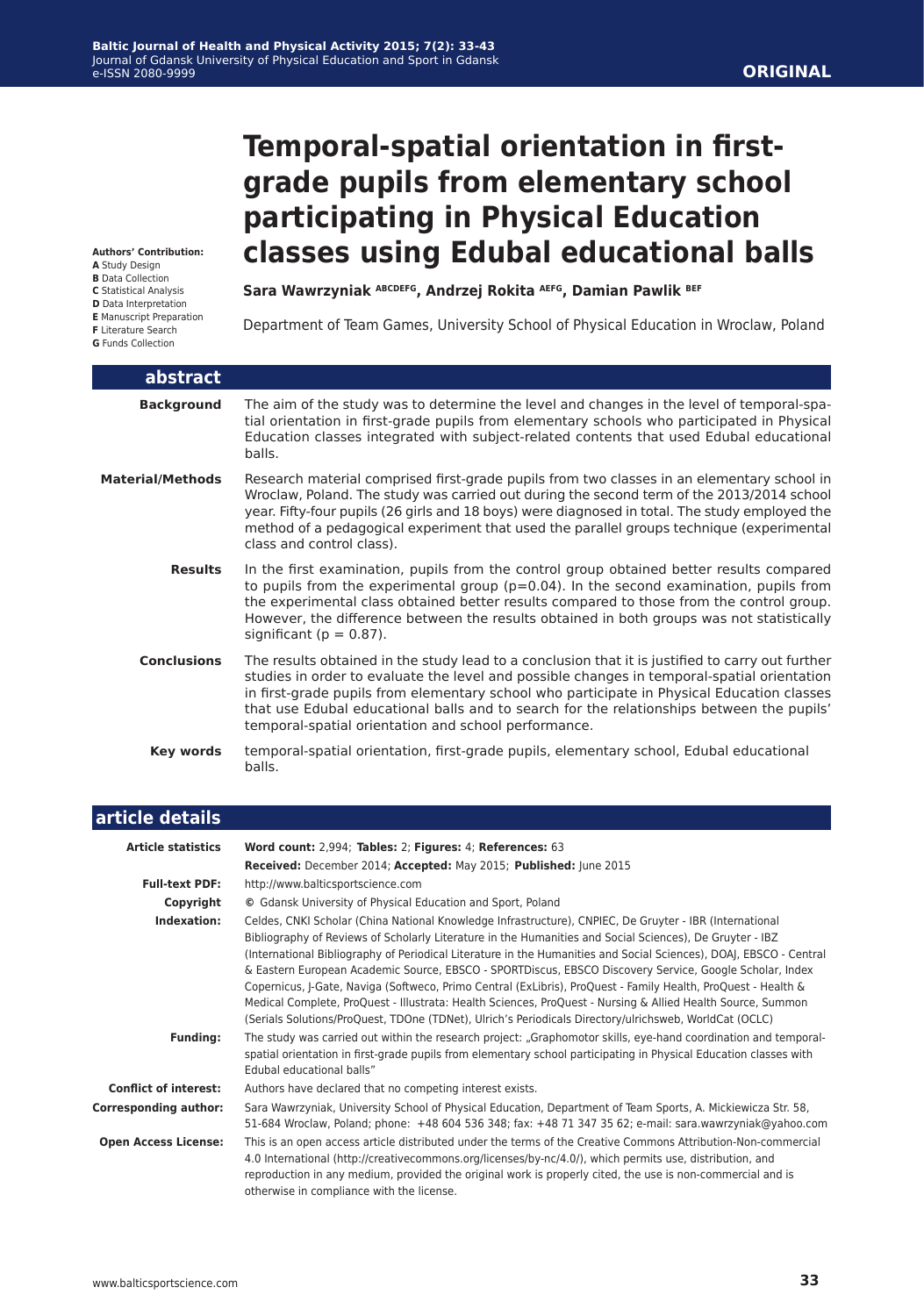### **introduction**

The beginning of education in first-grade classes of elementary schools is a particularly important period in children's development, who familiarize with the world of learning at school. Early school education represents a specific foundation which further education and raising children rest upon [1]. The role of school and teachers is to support pupils in their proper and comprehensive intellectual, emotional, social, ethical, physical and aesthetic development [2].

In early school education, pupils are in the period of younger school age, which is when children obtain the best results in motor learning [3]. Achieving an adequate level of motor abilities supports the learning process in first-grade pupils. Studies have demonstrated a relationship between pupils' motor skills and cognitive development. It was found that a high level of motor skills improves their school performance [3-25].

In first-grade classes of elementary schools, pupils start learning to read and write. These skills are especially important from the standpoint of the educational process since difficulties in this area might cause school failure [6, 26-34]. Therefore, disturbances in motor skills, particularly in spe- -cific coordination motor abilities and, more specifically, temporal-spatial orientation, might be a cause of school failure in learning to read and write.

Temporal-spatial orientation is one of specific coordination motor abilities which control human movements. It is often understood to mean feeling the distance from an object [35]. This ability allows for adoption of human body position and changes in this position during movement of the whole body in time and space with respect to a specific area of activity (e.g. a sports field, sports hall or a sports device) or a moving object (a partner, an opponent, the ball), combining perception and motor activity [36].

Temporal-spatial orientation allows not only for normal functioning in everyday life, but it always affects the process of learning at school. It determines the speed and the quality of learning as well as the accuracy of learning to read and write [3, 4, 37, 38]. Wojcik-Grzyb [4] argues that learning reading and writing skills is not only an intellectual but also a motor activity. Zurek [38] emphasizes that the development of higher writing skills is stimulated by the somatic and motor development. A low level of temporal-spatial orientation might directly cause difficulties in acquisition of reading and writing skills.

It was demonstrated that a change in the level of temporal-spatial orientation can be stimulated. The level of temporal-spatial orientation depends on interactions between biological and environmental factors and, according to many authors, on using the respective methods and training resources [39-44]. It seems that the best method of development of temporal-spatial orientation in pupils at the early school age is the use of games and play with the ball during Physical Education classes. In first to third grade classes, children are willing to perform various motor exercises and to compete, which is connected with more intensive motor activity and biological need for "blowing off steam" [45]. At this stage of education, games and play are an inseparable component of physical activity classes. Furthermore, games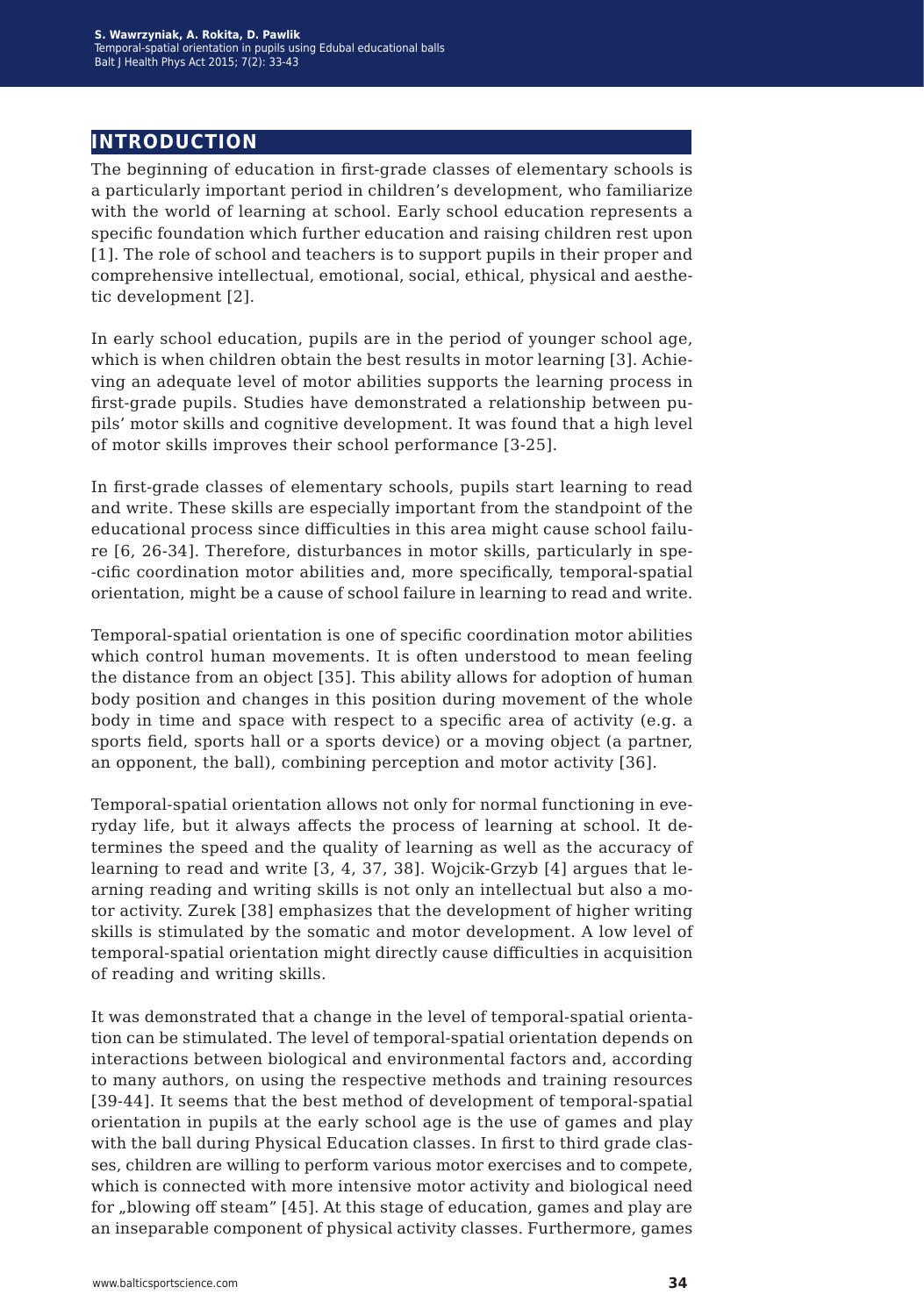and play are a favourite form of physical activity among children and young people [46-48]. One of the didactic resources that match the canons of early school education is Edubal educational balls. Edubal educational balls is a set of 94 balls used for mini team games (basketball, football, volleyball, handball), in four colours, with painted letters of alphabet (large and small letters), digits from 1 to 9 and 0, mathematical operation symbols and a symbol of electronic mail "@" [49]. Edubal educational balls are included in the list of didactic resources for the use in schools during general education and integrated education at the level of elementary school (No. 1566/2003, based on the ordinance of the Ministry of National Education and Sport, Journal of Laws of 2009, No. 69, Pos. 635). Educational balls were also given a recommendation of the Sejm Committee for Physical Culture and Sport (hearing as of 25th November 2003, Bulletin No. 2552/IV).

The use of Edubal educational balls in Physical Education classes does not only make the classes attractive but also improves their efficiency in acquisition of cognitive skills in the field of Polish language and mathematical skills [50-57].

The aim of the study was to determine the level and changes in the level of temporal-spatial orientation in first-grade pupils from elementary schools who participated in Physical Education classes integrated with subject-related contents that used Edubal educational balls. We asked the following research questions:

1. What is the level of temporal-spatial orientation in first-grade pupils from elementary school (experimental class and control class)?

2. Did (how) the level of temporal-spatial orientation change in first-grade pupils who participated in Physical Education classes integrated with subject-related contents using Edubal educational balls (experimental classes) and pupils from the control group who participated in Physical Education classes without using Edubal educational balls?

3. Do Physical Education classes using Edubal educational balls differentiate between the level of temporal-spatial orientation in first-grade pupils from elementary schools?

4. Does (how) gender differentiate between the level of temporal-spatial orientation in first-grade pupils from elementary school?

### **materials and methods**

Research material was first-grade pupils from two classes of the Elementary School No. 50 in Wroclaw, Poland, aged 6 to 7 years. The study was carried out at the end of the first and second term of the 2013/2014 school year. Fifty four pupils (26 girls and 28 boys) participated in the study. Twenty eight pupils (16 girls and 12 boys) formed the experimental group whereas the control group was comprised of 26 pupils (10 girls and 16 boys). The study used the methodology of pedagogical experiment carried out using parallel group technique carried out in natural conditions and the method of individual cases (in the case of 4 pupils aged 6).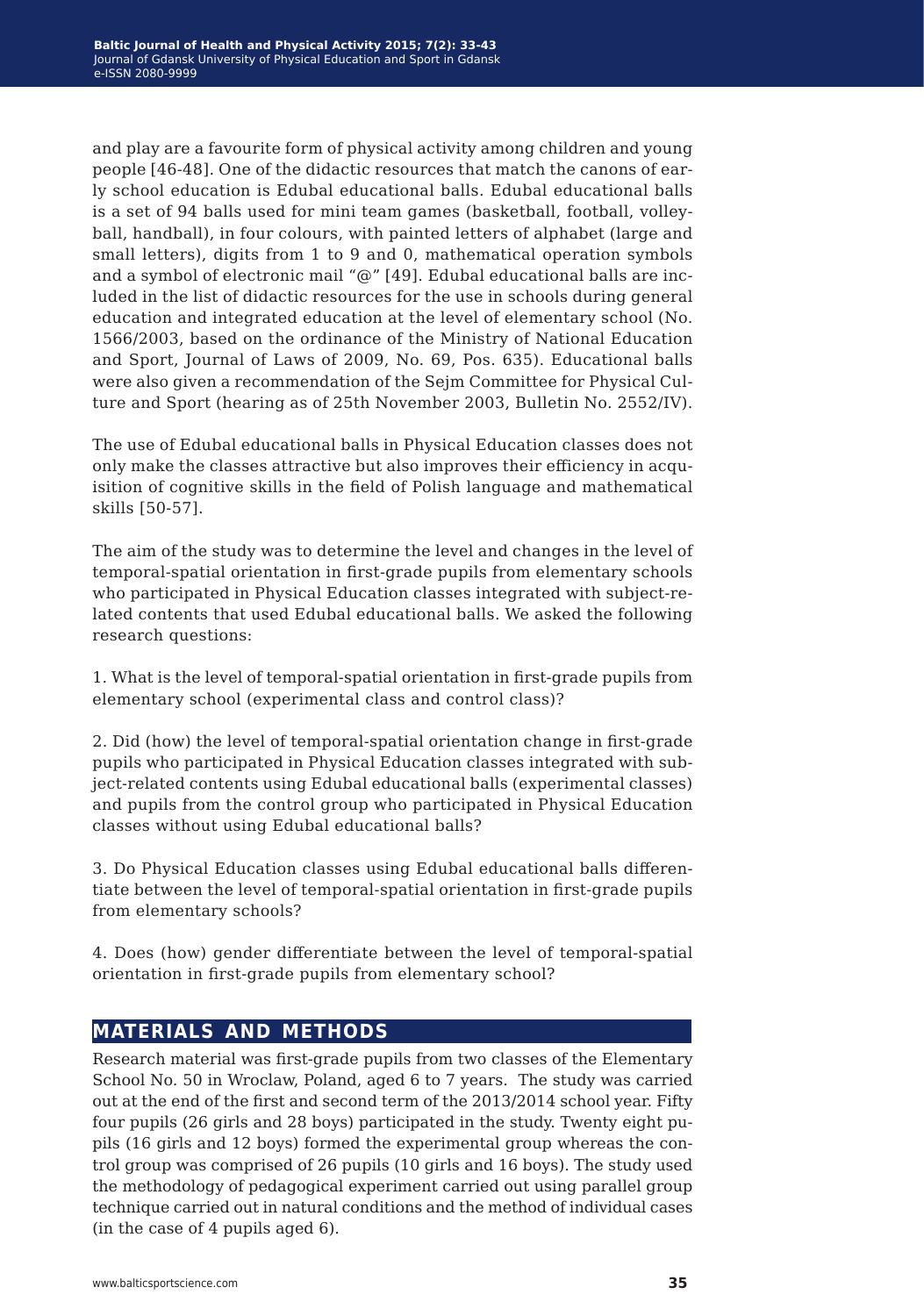Pedagogical experiment was carried out from January to June 2014 during the second term of learning at school. The first term of learning was adopted as equalization of educational opportunities in all children. The first term of learning was aimed at introduction of children into the world of learning at school, familiarizing with a new environment and equalization of varied level of knowledge and school skills. The first term of learning was aimed at introduction of children into the world of learning at school, familiarizing with the new environment and equalization of the varied level of knowledge and school skills. An experimental factor was represented by a curriculum for Physical Education classes integrated with subject-related contents that used Edubal educational balls. Physical Education classes in the experimental group were carried out twice a week after 45 minutes using Edubal educational balls, whereas in the control group, the classes were carried out without using the balls. The dependent variable in the experimental group was level of temporalspatial orientation in first-grade pupils from elementary school.

The level of temporal-spatial orientation was evaluated with a use of modified Reactive Shuttle Drill test by Pawlik et al. [59] and the Fusion Smart Speed System (Fusion Sport, Coopers Plains, QLD, Australia) (Fig. 1). The system is used in the certified Ball Games Research Laboratory in the Chair of Team Games at the University of Physical Education in Wroclaw, Poland, with a certificate of the Quality Management System (PN-EN ISO 9001:2009).

The modified Reactive Shuttle Drill test by Pawlik et al. [59] consisted in running 5 randomly chosen sections as fast as possible from the Smart Jump reaction mat to the gate indicated with a light column and a light reflector. The test started when a subject stepped on the Smart Jump mat and then the light in the randomly chosen gate column went on. The subject ran to the gate, crossed the line marked with a tape with both feet and then ran back to the mat. This pattern was repeated 5 times. Each student performed the test twice. The apparatus measured time with accuracy of 0.001 second and the result was averaged to 0.01 s. Statistical analysis was based on the better results of the two tests.



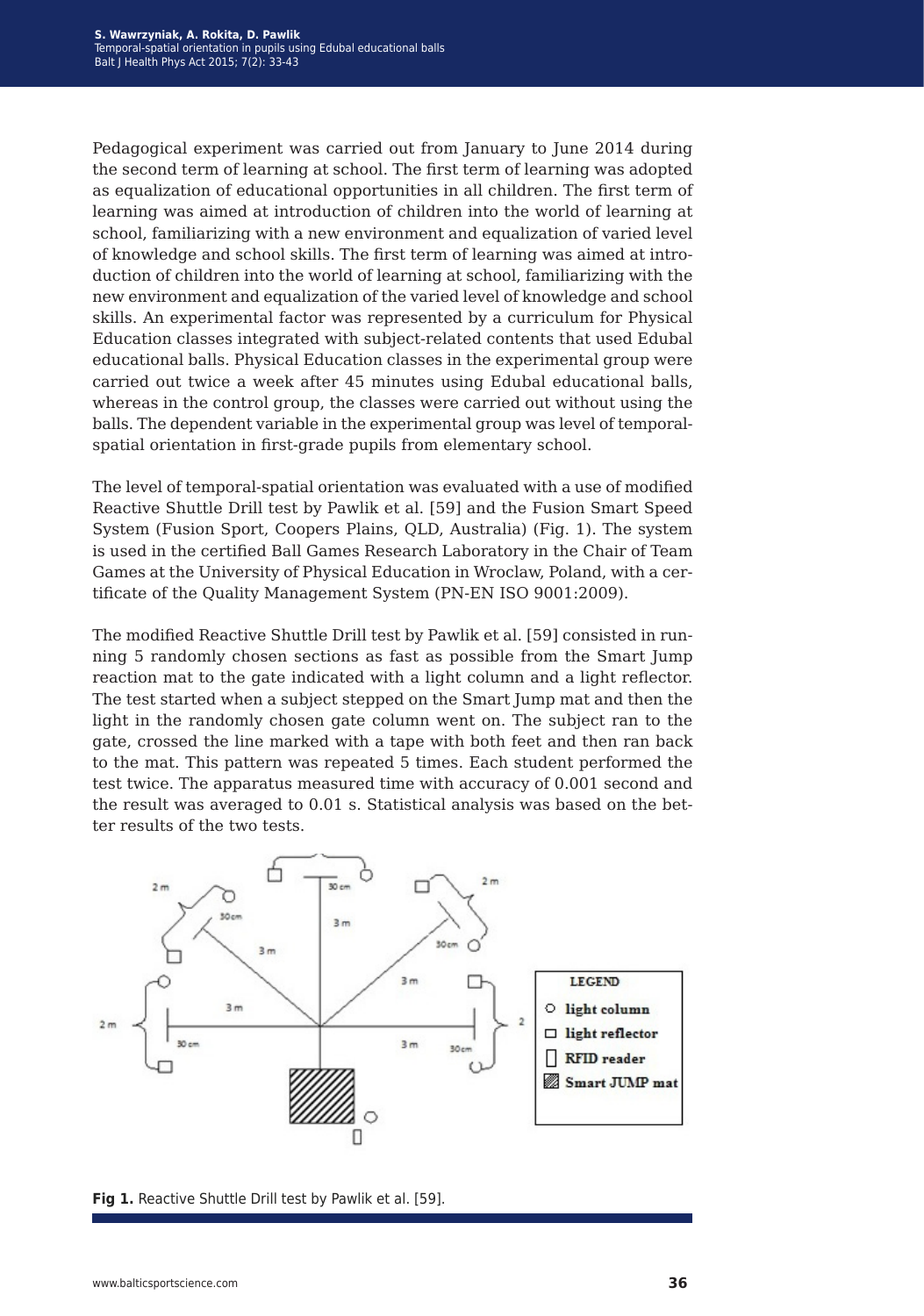Statistical analysis was made in Statistica 8.0 statistical package, where basic calculations included: the arithmetic mean, the standard deviation and the coefficient of variation. Analysis of variance (ANOVA) was also carried out for the system in order to verify the relationships between the level of temporalspatial orientation and gender, class and repeated measurement. The statistical significance was set at  $p < 0.05$ .

### **results**

Statistical analysis included a comparison of the results obtained for the level of temporal-spatial orientation in pupils from the experimental and the control classes in the first examination (at the end of the first term of the school year) and the second examination (at the end of the second term of the school year). In the first examination, pupils from the control group obtained better re-sults compared to pupils from the experimental group, with the difference between the results being statistically significant ( $p = 0.04$ ). In the second examination, pupils from the experimental class obtained better results compared to those from the control group. However, the difference between the results obtained in both groups was not statistically significant ( $p = 0.87$ ) (Fig. 2) (Tab. 1).





**Table 1.** Results obtained for the level of temporal-spatial orientation in the first and second examinations

|               | Class | Experimental class |      |           | Control class    |           |      |         |
|---------------|-------|--------------------|------|-----------|------------------|-----------|------|---------|
| Examination   |       | X                  | SD   | <b>VC</b> | $\boldsymbol{X}$ | <b>SD</b> | VC   | р       |
| Examination 1 | Total | 27.15              | 3.07 | 11.31     | 25.58            | 1.82      | 7.11 | $0.04*$ |
|               | G     | 27.03              | 3.41 | 12.61     | 25.28            | 1.99      | 7.87 | 0.14    |
|               | B     | 27.33              | 2.65 | 9.71      | 25.73            | 1.77      | 6.88 | 0.15    |
| Examination 2 | Total | 25.28              | 2.39 | 9.44      | 25.38            | 2.16      | 8.51 | 0.87    |
|               | G     | 25.40              | 2.45 | 9.64      | 25.43            | 2.18      | 8.56 | 0.98    |
|               | B     | 25.10              | 2.40 | 9.56      | 25.36            | 2.23      | 8.78 | 0.81    |

G - girls, B - boys,  $\overline{X}$  - arithmetic mean, SD - standard deviation, CV - coefficient of variation,  $*$  - statistically significant at  $p < 0.05$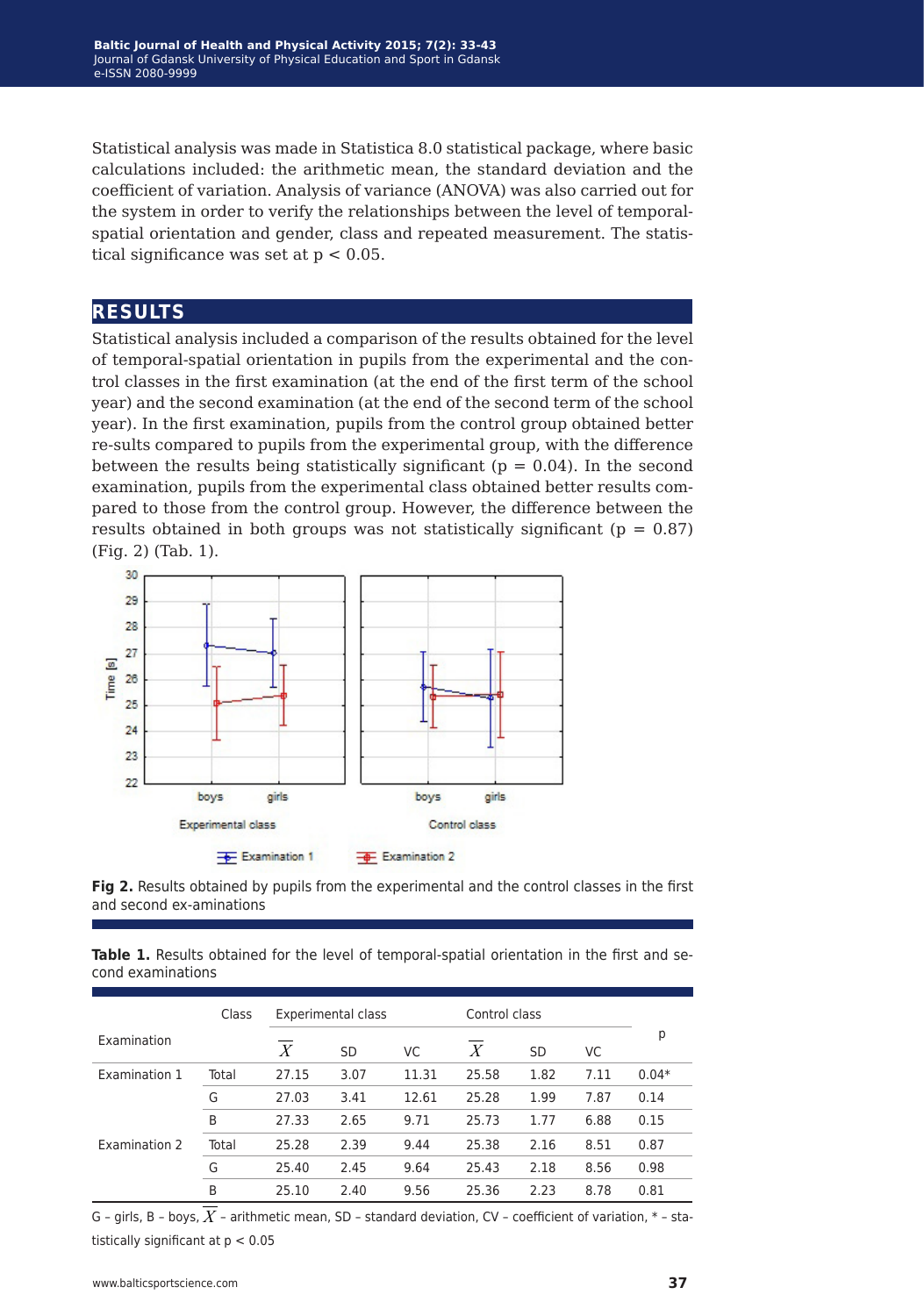A comparison of the results obtained for girls and boys from the experimental and the control classes revealed no statistically significant differences. In the first examination, girls obtained better results compared to boys in both classes. In the second examination it turned out that boys had better results (Fig. 3-4).

In the experimental class, pupils obtained better results for the level of temporal-spatial orientation in the second examination, with the difference in the results being statistically significant for both girls ( $p = 0.05$ ) and boys  $(p = 0.00)$ . In the control class, boys improved their results compared to the first examination. However, girls obtained poorer mean results for the time of temporal-spatial orientation in the second examination, with the differences in the results being statistically signifi-cant (see Tab. 1).



**Fig 3.** Results obtained by girls and boys in the first examination.



**Fig 4.** Results obtained by girls and boys in the second examination

Analysis of individual cases of 6-year-oldpupilsshowed that all the pupils obtained better results in the second examination. In the first examination, pupils from both classes obtained poorer results than mean results obtained by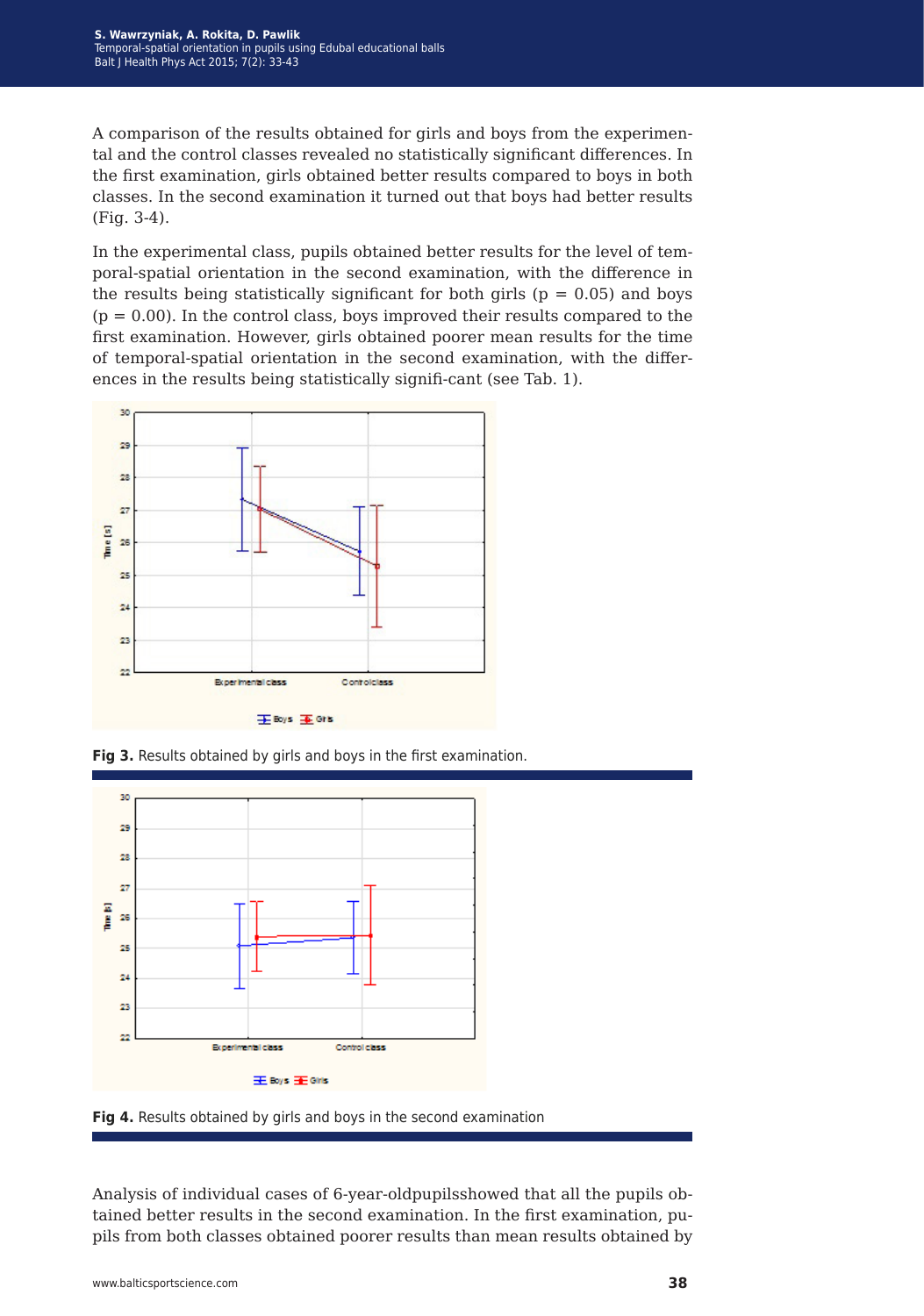those who were 7 years old. In the control class and the second examination, pupils also obtained poorer results than mean results for the class. A student from the experimental class (x-1) substantially improved his/her results and obtained better time (24.99 s) compared to his/her older classmates (see Tab. 2).

| Class/Gender       | Examination |                  | Examination 1 | Examination 2 |  |  |
|--------------------|-------------|------------------|---------------|---------------|--|--|
| Experimental class | $X-1$       | B                | 28.19         | 24.99         |  |  |
| Control class      | $Y-1$       | G                | 26.53         | 25.80         |  |  |
|                    | $Y-2$       | G                | 28.24         | 26.91         |  |  |
|                    | $Y-3$       | B                | 27.55         | 26.95         |  |  |
|                    |             | $\boldsymbol{X}$ | 27.63         | 26.16         |  |  |

**Table 2.** Results obtained by 6-year-old pupils in the first and second examinations

G – girls, B – boys

#### **discussion**

The aim of the study was to determine the level and changes in the level of temporal-spatial orientation in first-grade pupils from elementary schools who participated in Physical Education classes integrated with subject-related content that used Edubal educational balls.

Since the moment of creation of Edubal educational balls, research has been carried out to find the relationships between Physical Education classes that use Edubal balls and the pupils' physical fitness. The International Physical Fitness Test has been used to diagnose physical fitness. The studies have demonstrated that Physical Education classes that used Edubal educational balls modified physical fitness to the same degree as the classes without using these balls [48, 51-52, 55-56, 60-61].

There is only one publication available in the literature that analysed the relationships between the use of Edubal educational balls with spatial orientation in first-grade pupils from elementary schools [62]. The temporal-spatial orientation was diagnosed by means of the "running to the balls" test [37]. Level of temporal-spatial orientation in pupils from the experimental and control classes was better than in our study. The time of performing the test was similar. However, the results should not be compared due to a different form of performing the test. The Reactive Shuttle Drill test [59] is an objective tool, whereas "running to the balls" test involves substantial intervention of the test supervisor.

Analysis of the related literature showed that the level of temporal-spatial orientation has also been diagnosed by other researchers who used the Reactive Shuttle Drill Fusion Smart System [59, 63]. Pawlik et al. [59] compared the level of temporal-spatial orientation of third-grade pupils from elementary school who were diagnosed with specific learning problems (dyslexia, dysgraphia, dyscalculia) and pupils without such problems. Pupils with specific learning difficulties obtained the mean result of 23.35 s, whereas this value in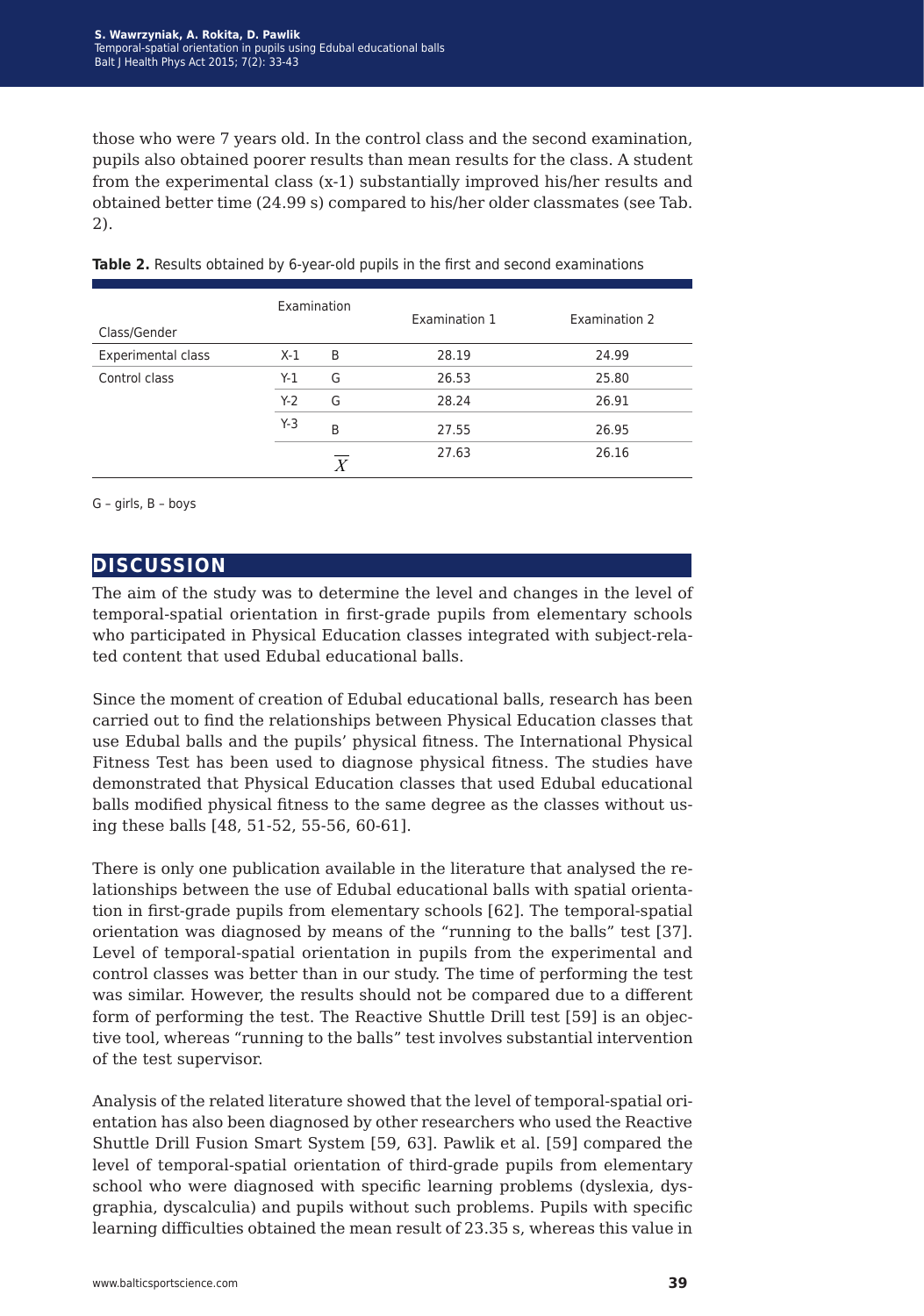pupils without specific learning problems was 22.62 s. In our study, the mean result obtained for the level of temporal-spatial orientation in pupils in the experimental and control classes was around 25 s. The level of temporal-spatial orientation obtained in our study was similar; however, the results should not be compared with the previous studies due to the pupils' different age.

Rokita et al. [63] diagnosed female and male fencers aged 14 to 16 years. They found that mean results for boys was 18.44 s, whereas this value in girls was 19.41 s. The level of temporal-spatial orientation in pupils analysed by Rokita et al. [63] was better than the results obtained in our study. However, they should not be compared due to the subjects' different age and a different other of the research test stand in the examination. With respect to the results obtained for the level of temporal-spatial orientation, it can be concluded that the level of this ability changes with the subjects' age. Older subjects obtain better results for the level of temporal-spatial orientation.

It was demonstrated that the change in the level of temporal-spatial orientation can be stimulated. The level of this ability might depend on, for example, using specific training methodologies and resources [41-44]. One publication available in the literature documented computer training used to improve the level of spatial abilities [44]. The study showed that all the pupils improved the results of the level of spatial orientation. After the training, pupils with the lowest level of temporal-spatial orientation improved (statistically significantly) their results. However, they did not obtain better results than the subjects with an initially higher level of temporal-spatial orientation. It was found that the lower the initial level of temporal-spatial orientation, the greater its final improve-ment. These findings are consistent with the results obtained in our study. The pupils from the experimental group who obtained statistically significantly ( $p = 0.04$ ) poorer results in the first experiment improved their results in the second one. In the second experiment, pupils obtained better re-sults compared to the pupils from the control class. However, the difference was not statistically significant this time.

It seems justified to introduce factors and experimental programmes to the educational process in order to improve the level of temporal-spatial orientation in pupils. David [44] proposed spatial orientation training using a computer game. However, it seems that a better method of modifica-tion of temporal-spatial orientation is offered by the use of games and play with Edubal educational balls during Physical Education classes. During Physical Education classes that use such balls pupils are active not only physically but also mentally. Moreover, they improve their physical fitness and develop cognitive skills [48-57, 60-62].

### **conclusions**

1. The level of temporal-spatial orientation in pupils from the experimental class in the first examination oscillated around 27 s and around 25 s in the second examination. In the control class, the result in both first and second examination oscillated around 25 s.

2. In the second examination, the pupils from the experimental and the control classes achieved a higher level of temporal-spatial orientation. The differen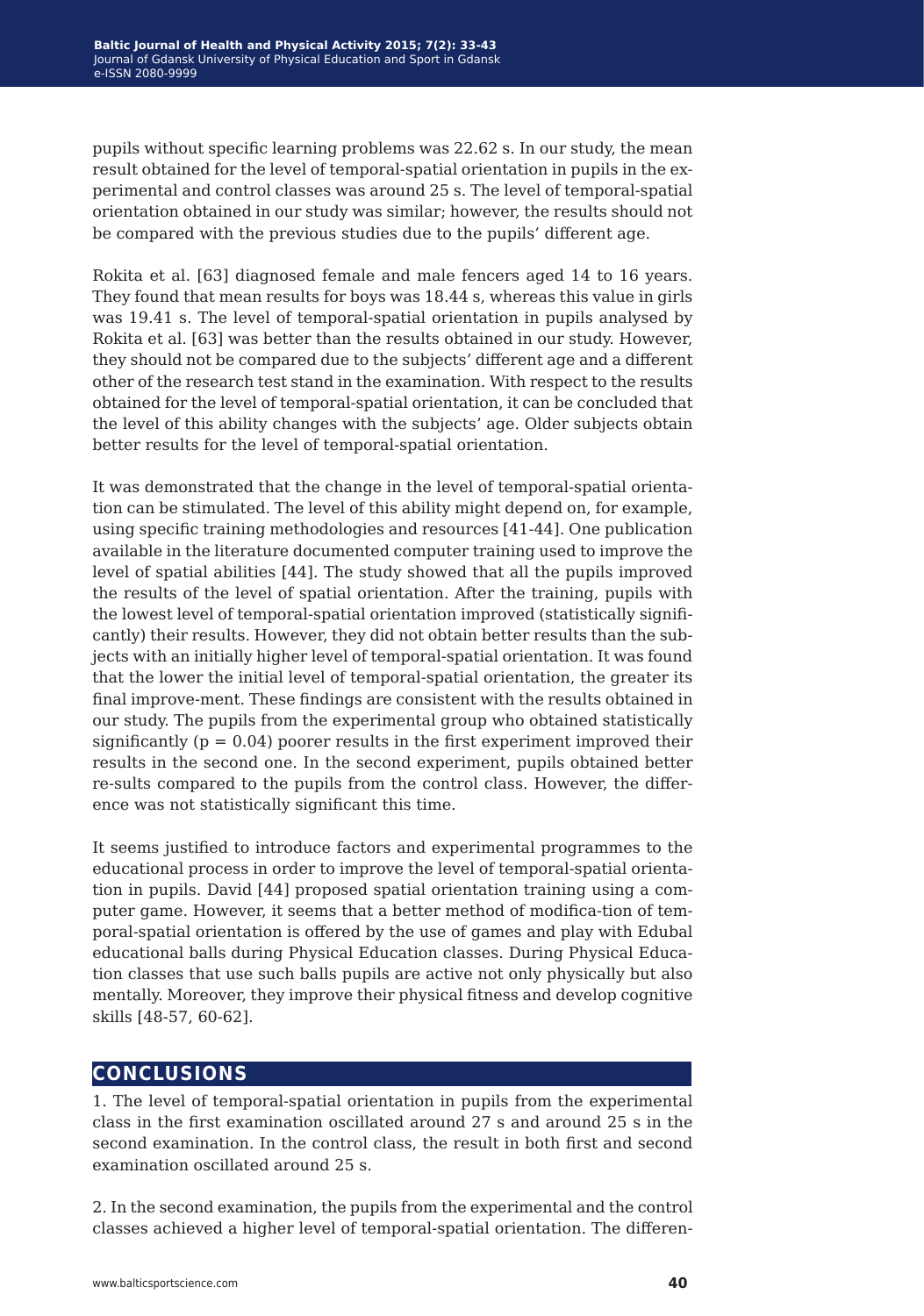ce in the results obtained for the level of temporal-spatial orientation in the experimental class was statistically significant between the first and second examinations. Therefore, it seems justified to use Edubal educational balls in Physical Education classes in early school education.

3. Physical Education classes that used Edubal educational balls did not differ in a statistically sig-nificant way between the results obtained for the level of temporal-spatial orientation in first-grade pupils. However, it seems that further studies should be carried out in order to examine the relationships between Physical Education classes using Edubal educational balls with temporal-spatial orientation in pupils over a longer period of time, e.g. the whole school year. The results obtained during a half-year pedagogical experiment improved substantially. Therefore, it can be expected that elongation of the time of the experiment should significantly differentiate the level of temporal- -spatial orientation in pupils.

4. Gender seems not to influence the pupils' level of temporal-spatial orientation. In the first exami-nations, girls obtained better results compared to boys, whereas in the second examination this level was found to be better in boys.

Based on the above findings, it seems justified to conduct further studies in order to evaluate the level and possible changes in temporal-spatial orientation in first-grade pupils from elementary school who participate in Physical Education classes that use Edubal educational balls and to search for the relationships between temporal-spatial orientation and school performance of the pupils, particularly in the area of learning reading and writing skills.

#### **references**

- [1] Borawska K. Umiejetnosci jezykowe dziecka konczacego edukacje wczesnoszkolna [Language skills of the child ending early school education]. Bialystok: Trans Humana; 2004. Polish.
- [2] Rozporzadzenie MEN z dnia 23.12.2008 r. Podstawa programowa ksztalcenia ogolnego dla szkol pod-stawowych [Ordinance of the Minister of National Education of 23 December 2008. The core curriculum of general education for primary schools]. Dz.U. z dnia 15.01.2009, nr 4, poz. 17. Polish.
- [3] Raczek J. Antropomotoryka, teoria motorycznosci czlowieka w zarysie [Anthropomotorics, the theory of human motor skills]. Warszawa: WL PZWL; 2010. Polish.
- [4] Wojcik-Grzyb A. Zdolnosci koordynacyjne warunkiem szybkosci i dokladnosci uczenia sie czytania i pisania [Coordination skills as a condition of speed and accuracy of learning to read and write]. In: Bartoszewicz R, Koszczyc T, Nowak A, editors. Dydaktyka wychowania fizycznego w swietle wspolczesnych potrzeb edukacyjnych [Didactics of physical education in the light of modern educational needs], Wroclaw: WTN; 2005, 335-340. Polish.
- [5] Taras H. Physical activity and student performance at school. J Sch Health. 2005;75:214-218.
- [6] Piek JP, Baynam GB, Barrett NC. The relationship between fine and gross motor ability, self-perceptions and self-worth in children and adolescents. Hum Movement Sci. 2006;25:65-75.
- [7] Uhrich TA, SwalmRL. A pilot study of a possible effect from a motor task on reading performance. Percept Motor Skill. 2007;104:1035-1041.
- [8] Budde H, Voelcker-Rehage C, Pietrassyk-Kendziorra S, Ribeiro P, Tidow G. Acute coordinative exercise improves attentional performance in adolescents. Neurosci Lett. 2008; 441(2):219-223.
- [9] Piek JP, Dawson L, Smith LM, Gasson N. The role of early fine and gross motor development on later motor and cognitive ability. Hum Movement Sci. 2008;27:668-681.
- [10] Son SH, Meisels SJ. The relationship of young children's motor skills to later reading and math achievement. Merrill Palmer Quart. 2006;52:755-778.
- [11] Viholainen H, Ahonen T, Lyytinen P, Cantell M, Tolvanen A, Lyytinen H. Early motor development and later language and reading skills in children at risk of familial dyslexia. Dev Med Child Neurol. 2006;48(5):367-73.
- [12] Alloway TP. Working memory, reading, and mathematical skills in children with developmental coordina- -tion disorder. J Exp Child Psychol. 2007;96:20-36.
- [13] Bart O, Hajami D, Bar-Haim Y. Predicting school adjustment from motor abilities in kindergarten. Infant Child Dev. 2007;16:597-615.
- [14] Erickson I. Motor skills, attention and academic achievements. An intervention study in school years 1-3.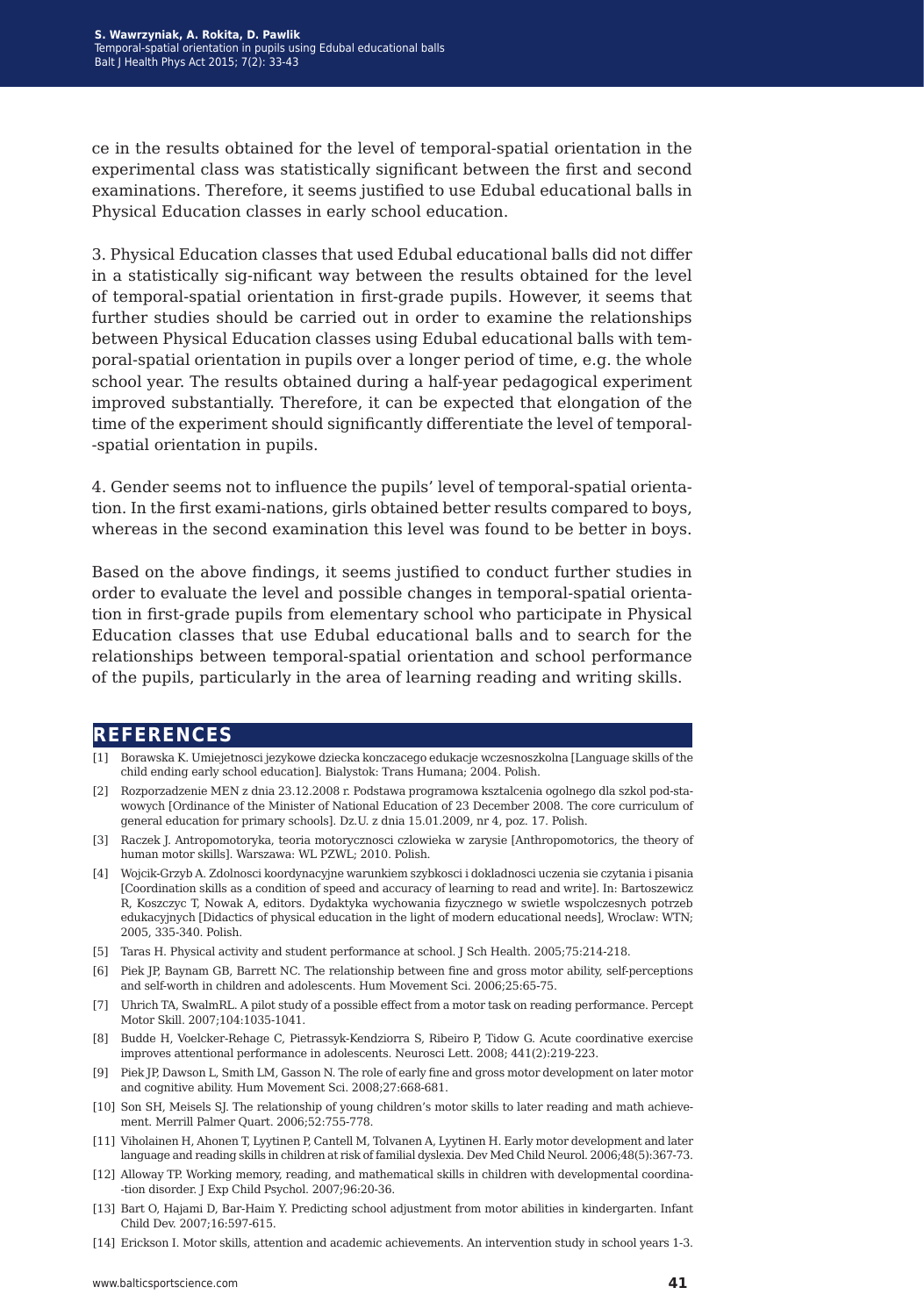Brit Educ Res J. 2008;34:301-313.

- [15] Haga M. The relationship between physical fitness and motor competence in children. Child Care Health Dev. 2008;34:329-334.
- [16] Chomitz VR, Slining MM, McGowan RJ, Mitchell SE, Dawson GF, Hacker KA. Is there a relationship between physical fitness and academic achievement? Positive results from public school children in the northeastern United States. J Sch Health. 2009;79:30-37.
- [17] Eveland-Sayers BM, Farley RS, Fuller DK, Morgan DW, Caputo JL. Physical fitness and academic achievement in elementary school children. J Phys Act Health. 2009;6:99-104.
- [18] Niederer I, Kriemler S, Gut J, et al. Relationship of aerobic fitness and motor skills with memory and attention in preschoolers (Ballabeina): A cross-sectional and longitudinal study. BMC Pediatrics. 2011;11:34.
- [19] Kwak L, Kremers SP, Bergman P, Ruiz JR, Rizzo NS, Sjostrom M. Associations between physical activity, fitness, and academic achievement. J Pediatr. 2009;155:914-918.
- [20] Lopes V, Rodrigues L, Maia JAR, Malina RM. Motor coordination as predictor of physical activity in childhood. Scan J Med Sci Spor. 2009;21:663-669.
- [21] Haapala E. Physical Activity, Academic Performance and Cognition in Children and Adolescents. A Systematic Review. BJHPA. 2012;4(1):53-61.
- [22] Singh A, Uijtdewillingen L, Twisk JW, van Mechelen W, Chinapaw MJ. Physical activity and performance at school: a systematic review of the literature including a methodological quality assessment. Arch Pediatr Adolesc Med. 2012;166(1):49-55.
- [23] Lopes L, Santos R, Pereira B, Lopes VP. Associations between gross motor coordination and academic achievement in elementary school children. Hum Movement Sci. 2013;32:9-20.
- [24] Westendorp M, Hartman E, Houwen S, Smith J, Visscher C. The relationship between gross motor skills and academic achievement in children with learning disabilities. Res Dev Disabil. 2011;32:2773-2779.
- [25] Westendorp M, Hartman E, Houwen S, Huijgen BCH, Smith J, Visscher C. A longitudinal study on gross motor development in children with learning disorders. Res Dev Disabil. 2014;35:357-363.
- [26] Bogdanowicz M. Integracja percepcyjno-motoryczna. Teoria diagnoza terapia [The perceptual-motor integration. Theory – diagnosis – therapy]. Warszawa: Centrum Metodyczne Pomocy Psychologiczno-Pedagogicznej; 2000. Polish.
- [27] Bogdanowicz M. Ryzyko dysleksji. Problem i diagnozowanie [The risk of dyslexia. Problem and diagnosis]. Gdansk: Harmonia; 2005. Polish.
- [28] Beilei L, Lui L, Qu D, von Hofston C. The development of fine motors and their relations to children's academic achievement. Xin Li Xue Bao. 2002;34:494-499.
- [29] Rosenblum S, Weiss PL, Parush S. Product and process evaluation of handwriting difficulties. Educ Psychol Rev. 2003;15:41-81.
- [30] Feder KP, Majnemer A. Handwriting development, competency and intervention. Dev Med Child Neurol. 2007;49:312-317.
- [31] Cahill S. Where Does Handwriting Fit In? Strategies to Support Academic Achievement. Interv Sch Clin. 2009;44:223-228.
- [32] Kaiser ML, Albaret JM, Doudin PA. Relationship between visual- motor integration eye-hand coordination and quality of handwriting. Journal of Occupational Therapy, Schools & Early Intervention. 2009;2:87-95.
- [33] Domagala A, Mirecka U. Grafomotoryka u dzieci w wieku 7-13 lat [Graphonomics of children aged 7-13 years]. Lublin: Wydawnictwo Uniwersytetu Marii Curie-Sklodowskiej; 2010. Polish.
- [34] van Hoorn J, Maathuis C, Peters L, Hadders- Algra M. Handwriting, visuomotor integration, and neuro- -logical condition at school age. Dev Med Child Neurol. 2010;52(10):941-947.
- [35] Raczek J, Mynarski W, Ljach W. Ksztaltowanie i diagnozowanie koordynacyjnych zdolnosci motorycznych [Shaping and diagnosis of coordination motor abilities]. Katowice: AWF; 2003. Polish.
- [36] Raczek J, Koordynacyjne zdolnosci motoryczne dzieci i mlodziezy: struktura wewnetrzna i zmiennosc osobnicza [Coordination motor abilities of children and young people: internal structure and variability]. Katowice: AWF; 1992. Polish.
- [37] Surynt A, Rokita A. Poziom koordynacji wzrokowo-ruchowej dziewczat i chlopcow w wieku 6-7 lat [The level of eye-hand coordination of girls and boys aged 6-7 years]. In: Bartoszewicz R, Koszczyc T, Nowak A, editors. Dydaktyka wychowania fizycznego w swietle wspolczesnych potrzeb edukacyjnych [Didactics of physical education in the light of modern educational needs]. Wroclaw: WTN: 2005, 319-327. Polish.
- [38] Zurek G. Zdolnosci motoryczne i cechy somatyczne a osiagniecia szkolne uczniow wiejskich szkol pod- -stawowych z Dolnego Slaska [Motor skills and somatic characteristics and educational achievements of students in rural primary schools in Lower Silesia]. Studia i Monografie 105. Wroclaw: AWF; 2012. Polish.
- [39] Baenninger M, Newcombe N. Environmental input to the development of sex-related differences in spa- -tial and mathematical ability. Learn Individ Differ. 1995; 7(4): 363-379.
- [40] Vona G, Massidda M, Cireddu M, Calò C. Genetics and sport performance. Ital J Sport Sci. 2005;12:105-115.
- [41] Potter C, Kaufman W, Delacour J, Mokone, M. Three dimensional spatial perception and academic per-formance in engineering graphics: a longitudinal investigation. S Afr J Psychol. 2008;39(1):109-121.
- [42] Terlecki MS, Newcombe NS, Little M. Durable and generalized effects on spatial experience on mental rotation: gender differences in growth patterns. Appl Cognitive Psych. 2008;22:996-1013.
- [43] Wolbers T, Hegarty M. What determines our navigational abilities? Trends Cogn Sci. 2010;14(3):138-146.
- [44] David LT. Training effects on mental rotation, spatial orientation and spatial visualisation depending on the initial level of spatial abilities. Procedia Soc Behav Sci. 2012;33:328-332.